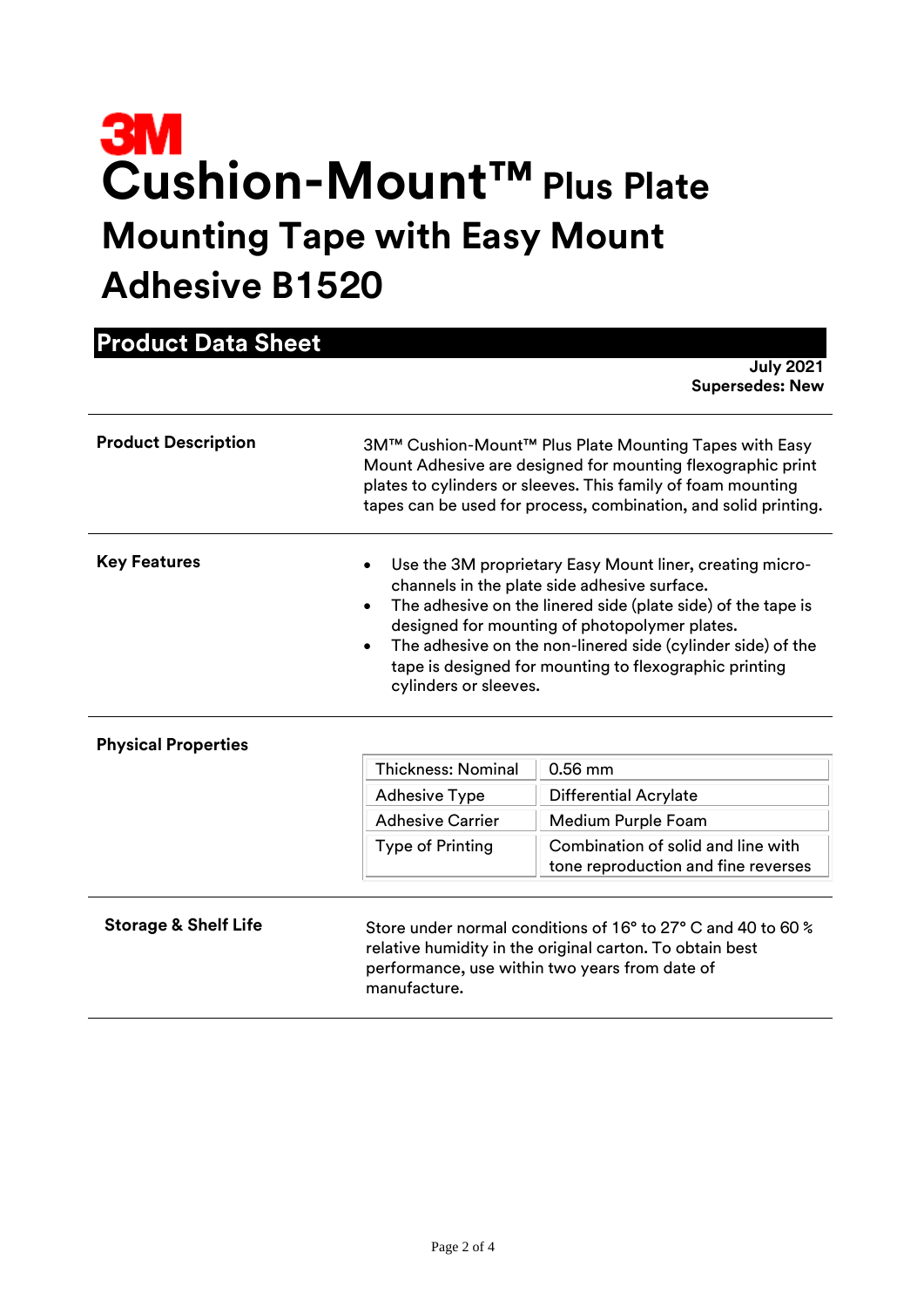# **Family Group**

|                            | <b>B1920</b>                                                                                               | <b>B1320</b>                                                                                           | <b>B1020</b>                                                                                                          | <b>B1520</b>                                                                    |
|----------------------------|------------------------------------------------------------------------------------------------------------|--------------------------------------------------------------------------------------------------------|-----------------------------------------------------------------------------------------------------------------------|---------------------------------------------------------------------------------|
| Thickness:<br>Nominal (mm) | 0.56                                                                                                       | 0.56                                                                                                   | 0.56                                                                                                                  | 0.56                                                                            |
| <b>Adhesive Type</b>       | Differential<br>Acrylate                                                                                   |                                                                                                        |                                                                                                                       | Differential Acrylate Differential Acrylate Differential Acrylate               |
| <b>Adhesive Carrier</b>    | Light Medium<br>Pink Foam                                                                                  | Medium Soft<br><b>Yellow Foam</b>                                                                      | <b>Standard White</b><br>Foam                                                                                         | Medium Purple<br>Foam                                                           |
| Type of Printing           | Combination of<br>solid and line<br>with tone<br>reproduction<br>where process<br>printing is<br>important | Combination of<br>solid and line with<br>tone reproduction<br>whereprocess<br>printing is<br>important | Combination of<br>solid and line<br>with tone<br>reproduction<br>where solids and<br>process are<br>equally important | Combination of<br>solid and line with<br>tone reproduction<br>and fine reverses |

For Additional Information **To request additional product information or to arrange for sales**  assistance, call…… Address correspondence to: 3M **Important Notice** All statements, technical information and recommendations contained in this document are based upon tests or experience that 3M believes are reliable. However, many factors beyond 3M's control can affect the use and performance of a 3M product in a particular application, including the conditions under which the product is used and the time and environmental conditions in which the product is expected to perform. Since these factors are uniquely within the user's knowledge and control, it is essential that the user evaluate the 3M product to determine whether it is fit for a particular purpose and suitable for the user's method or application. All questions of liability relating to this product are governed by the terms of the sale subject, where applicable, to the prevailing law

Values presented have been determined by standard test methods and are average values not to be used for specification purposes. Our recommendations on the use of our products are based on tests believed to be reliable but we would ask that you conduct your own tests to determine their suitability for your applications. This is because 3M cannot accept any responsibility or liability direct or consequential for loss or damage caused as a result of our recommendations

3M and Cushion-Mount are trademarks of 3M Company.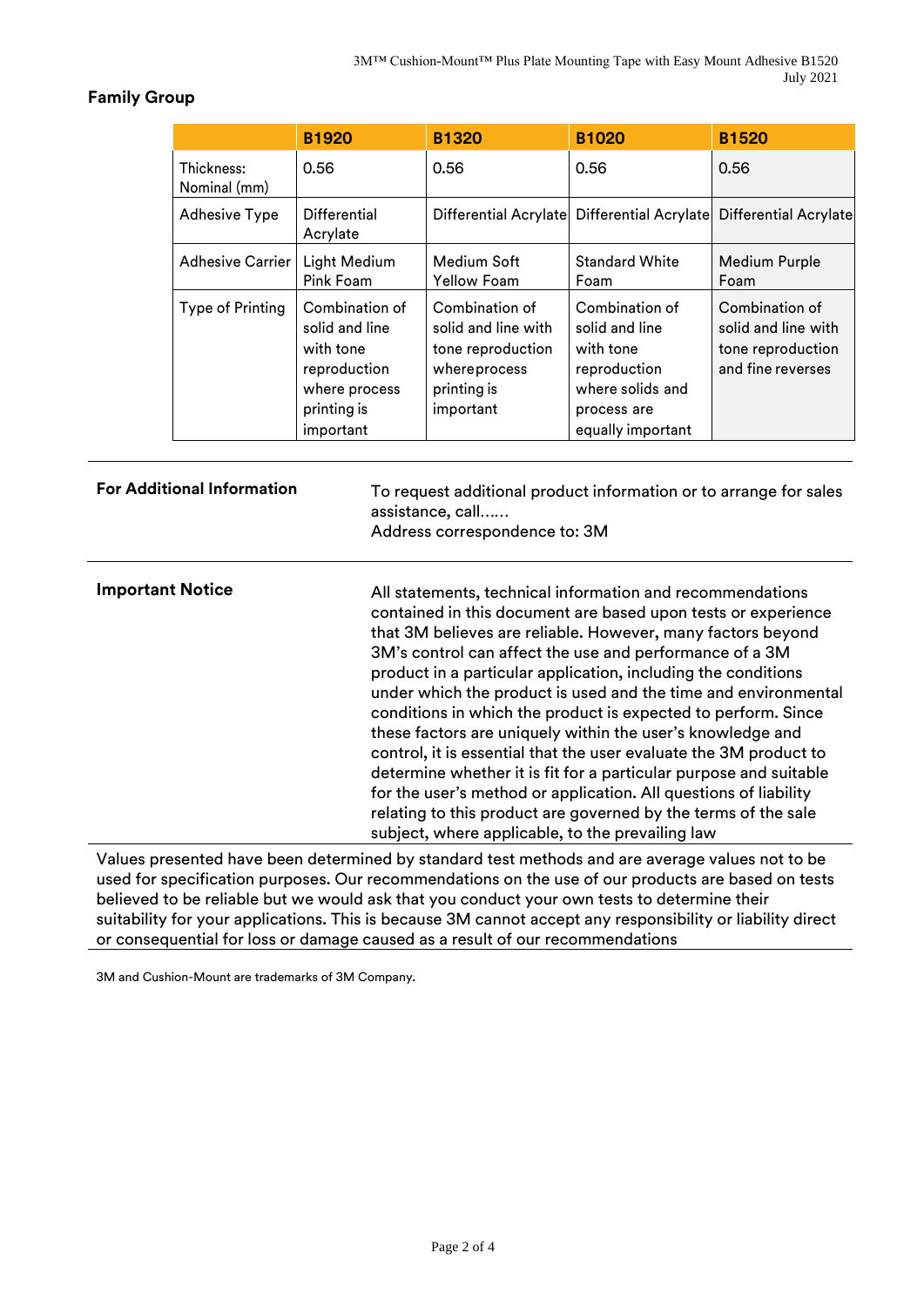3M<sup>™</sup> Cushion-Mount<sup>™</sup> Plus Plate Mounting Tape with Easy Mount Adhesive B1520 July 2021

**3M United Kingdom PLC** 2M Centre, Cain Road, Bracknell RG12 8HT United Kingdom

**3M Ireland Ltd** The Iveagh Building, 3rd Floor The Park, Carrickmines 18 Ireland

**3M Belgium bvba/sprl** Hermeslaan 7 1831 Diegem Belgium

**3M Nederland B.V.** Molengraaffsingel 29 2629 JD Delft The Netherlands

**3M Česko, spol. s r. o.** V Parku 2343/24 148 00 - Praha 4 Czech Republic

**3M (East) AG** Branch Office Slovenia Cesta v Gorice 8 1000 Liubliana Slovenia

**3M Hungária Kft** Neumann János u. 1/E. 1117 Budapest Hungary

**3M Romania** Bucharest Business Park 12 Menuetului St. Building D, District 1 013713 Bucharest, Romania

## **3M Adrique Francophone**

Société à responsabilité limitée Au capital de 19.756.400 Dirhams Siège Social: ZF Ksar Almajaz Bureau 6 Plateforme Lot n°2 Immeuble 4 zénith Tanger R.C : 74327, I.F. : 18745050

**3M Arabia, LLC**

Building 24-25 3M Saudi Arabia Zone C, Business Gate Airport Road Riyadh Saudi Arabia

#### **3M Egypt**

Finance Center, New Cairo Plot 140, Banking Sector 5th settlement, Cairo Egypt

**3M Svenska AB** Herrjärva torg 4 170 67 Solna Sweden

**3M a/s** Hannemanns Allé 53 DK-2300 Copenhagen S. Denmark

**3M Norge AS** Tærudgata 16 2004 Lillestrøm Norway

**Suomen 3M Oy** Keilaranta 6 02150 Espoo Finland

**3M East AG** Representation Office Serbia Airport City Omladinskih brigada 90B 11070 Belgrade Serbia

**3M (East) AG Representation** Office Tirane Rruga Sami Frasheri Pallati i Ri Perxhola Kati 2 Ap2 1000 Albania

**3M Israel** 91 Medinat Hayehudim St. Herzliya Israel

**3M Sanayi ve Ticaret A.Ş.** Barbaros Mah., Mor Sümbül Sok. No:7/3F, 27-51, Nidakule Ataşehir Güney, 34746 Atasehir, Istanbul **Turkey** 

**3M Gulf Limited** Ein El Mreisseh Saint Charles City Center, 4th Floor P.O.Box: 11-5025 Riad el Solh Beirut 1107 2180 Lebanon

**3M Gulf (Representation Office)** Suhaim Bin Hamad St., Al Mana

**Towers** Tower B, 2nd Floor, Office No.4 Doha Qatar, P.O.Box 14684

**3M Kenya Ltd.** Victoria Towers, 3rd Floor Kilimanjaro Av, Upperhill Kenya

**3M Eesti OÜ** Pärnu mnt. 158 11317 Tallinn Estonia

**3M Latvia SIA** K.Ulmana gatve 5 Rīga, LV-1004 Latvia

**3M Lietuva UAB** A.Goštauto g. 40 Vilnius LT- 03163 Lithuania

**3M Bulgaria** Mladost 4 Business Park, bl.4, 2nd floor Sofia 1766 Bulgaria

**3M (East) AG** Branch Office Croatia Avenija Većeslava Holjevca 40 10010 Zagreb Croatia

**3M Hellas MEPE** 20 Kifissias Ave. 151 25 Maroussi Athens Greece

**3M Poland Sp. z o.o.** Aleja Katowicka 117 Kajetany 05-830 Nadarzyn Poland

**3M Slovensko s.r.o**.

Polus Tower 2 Vajnorská 142 Bratislava 83104 Slovakia

**3M Minnesota Mining & Manufacturing Nigeria Limited** No 2 Sheraton Opebi Link Road Ikeja Lagos, Nigeria

### **3M Pakistan**

Islamic Chamber of Commerce Building ST-2/A, Block 9, KDA Scheme 5 Clifton, Karachi, Pakistan

**3M South Africa & Sub-Saharan Africa** 146A Kelvin Drive Woodmead, Sandton South Africa